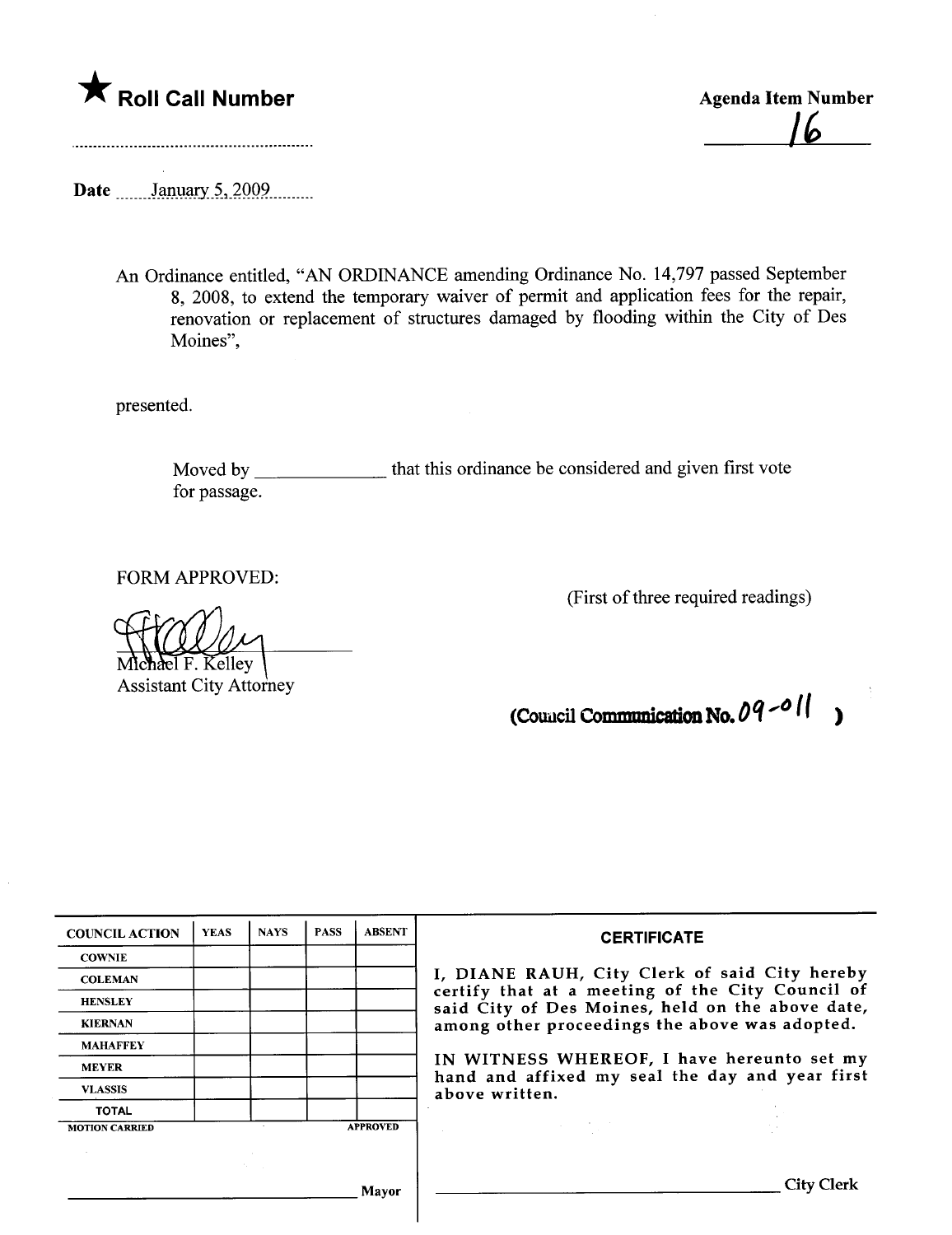ORDINANCE NO.

 $\overline{1}$   $\sigma$ 

AN ORDINANCE amending Ordinance No. 14,797 passed September 8, 2008, to extend the temporary waiver of permit and application fees for the repair, renovation or replacement of structues damaged by flooding within the City of Des Moines.

WHREAS, the flooding that occured within the City of Des Moines in June of 2008 severally damaged or destroyed a number of dwellings, places of business and other structures and improvements in the City creating an emergency situation; and

WHEREAS, it is in the public interest to assist in the efforts of the affected property owners and tenants to repair, renovate, relocate, demolish or replace the flood damaged structures and improvements; and

WHEREAS, the imposition and collection of permit fees on such activities would add a further impediment to recovery by the affected property owners and tenants; and

WHEREAS, for the public safety and welfare all repairs, renovation, relocation, demolition and construction work should be performed by qualified persons with appropriate permits and inspections; NOW, THEREFORE,

BE IT ORDAINED, by the City Council of the City of Des Moines, Iowa, that sections 1, 2 and 3 of Ordinance No. 14,797 passed September 8, 2008, are hereby amended to read as follows:

Section 1. Fees Waived.

A. The following fees imposed by the Muncipal Code of the City of Des Moines for licenses and permits are hereby waived and shall not be collected for activities undertaken to repair, renovate, relocate, demolish or replace structures and improvements damaged by flooding or the surcharge of the sanitary and storm sewer systems:

Section 26-138 - building, demolition, obstruction, sign, electrical, mechanical and plumbing permit fees. However, inspection fees are not hereby waived.

Section 42-89 - grading permit fees

Section 82-3 and 134-153 – certificate of occupancy and compliance fees

Section 82-207 - site plan application and amendment fees

B. The rental inspection fees imposed by Section 60-54 of the Municipal Code of the City of Des Moines are hereby waived for inspections prompted by flooding or the surcharge of the sanitary and storm sewer systems.

C. The Board of Adjustment application fees imposed by Section 82-2 of the Municipal Code of the City of Des Moines are hereby waived for any relief necessary to repair a